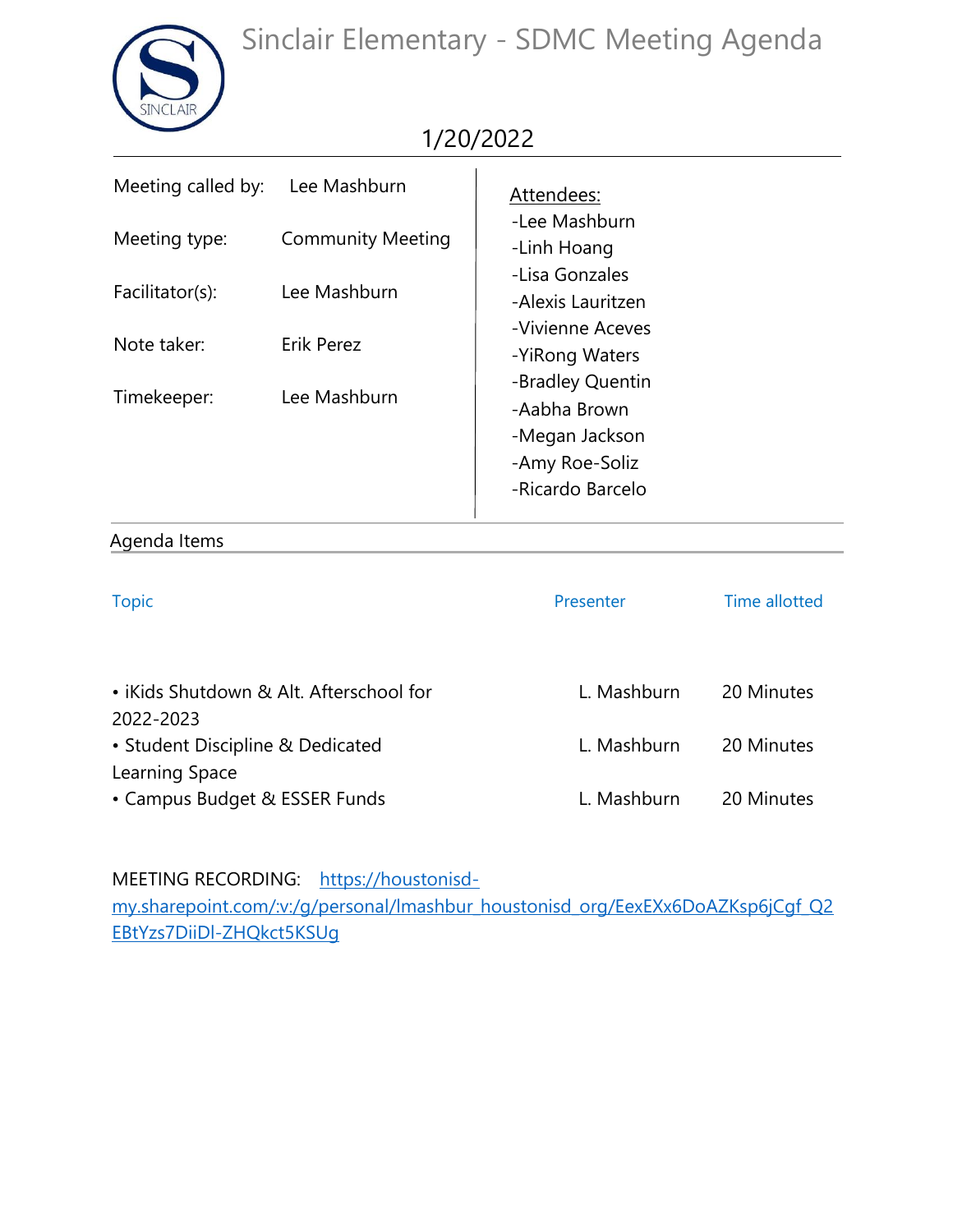

## **MINUTES:**

3:25PM- MR. MASHBURN BEGINS MEETING BY INTRODUCING EVERYONE TO SINCLAIR'S 2ND SDMC MEETING AND A BRIEF SUMMARY OF WHAT'S TO BE DISCUSSED.

3:30PM- MR. MASHBURN NOW BEGINS BY DISCUSSING THE CURRENT SITUATION OF IKIDS AND THEIR STATE COMPLIANCE ISSUE.

3:35PM- MR. MASHBURN OPENS THE FLOOR FOR THE PARENTS WHO HAVE GATHERED INFORMATION ABOUT THE CURRENT AFTERSCHOOL CARE, IKIDS, AND THEIR PROPSOED ALTERNATIVES FOR THE REMAINDER OF THE YEAR AND ALSO FOR THE 2022-2023 SCHOOL YEAR. THEY HAVE HIGHLIGHTED THEIR DISPLEASURE OF THE CURRENT STATE OF AFFAIRS WITH IKIDS AND ARE LOOKING AT ALTERNATIVE PROGRAMS TO FILL IKID'S SPOT.

3:42PM- MR. MASHBURN REASSURES THE COMMITTEE THAT IKIDS WILL NOT RETURN FOR THE NEXT SCHOOL YEAR. HE ADDRESSES THE STAFF TO SAY THAT NOTICES ON LIVINGTREE WILL REFLECT THE ASSUMPTION THAT IKIDS WILL NOT RETURN THE FOLLOWING WEEK.

3:45PM – MR. MASHBURN BRINGS UP A COMMON TOPIC THAT PARENTS AND TEACHERS HAVE BOTH BROUGHT UP WHICH IS REGARDING DISCIPLINE AND BEHAVIORAL ISSUES. HE ADDRESSES THE COMMITTEE REGARDING THE PROGRESS HE HAS MADE TOWARDS HIRING ADDITIONAL STAFF TO ASSIST WITH THE DISCIPLINE ISSUES.

3:48PM – MR. MASHBURN INTRODUCES THE IDEA OF A SPECIFIC ROOM ON CAMPUS THAT CAN BE USED THROUGHOUT THE WEEK TO ISOLATE STUDENTS THAT ARE DISRUPTIVE TO THE LEARNING PROCESS.

3:50PM – MR. MASHBURN OPENS THE FLOOR FOR DISCUSSION TO THE COMMITTEE REGARDING A RESTITUTION/DETENTION ROOM ON CAMPUS.

3:55PM – THE COMMITTEE BRINGS UP THE IDEA OF A SAFE, COMFORTING ROOM FOR STUDENTS TO HELP WITH THEIR LEARNING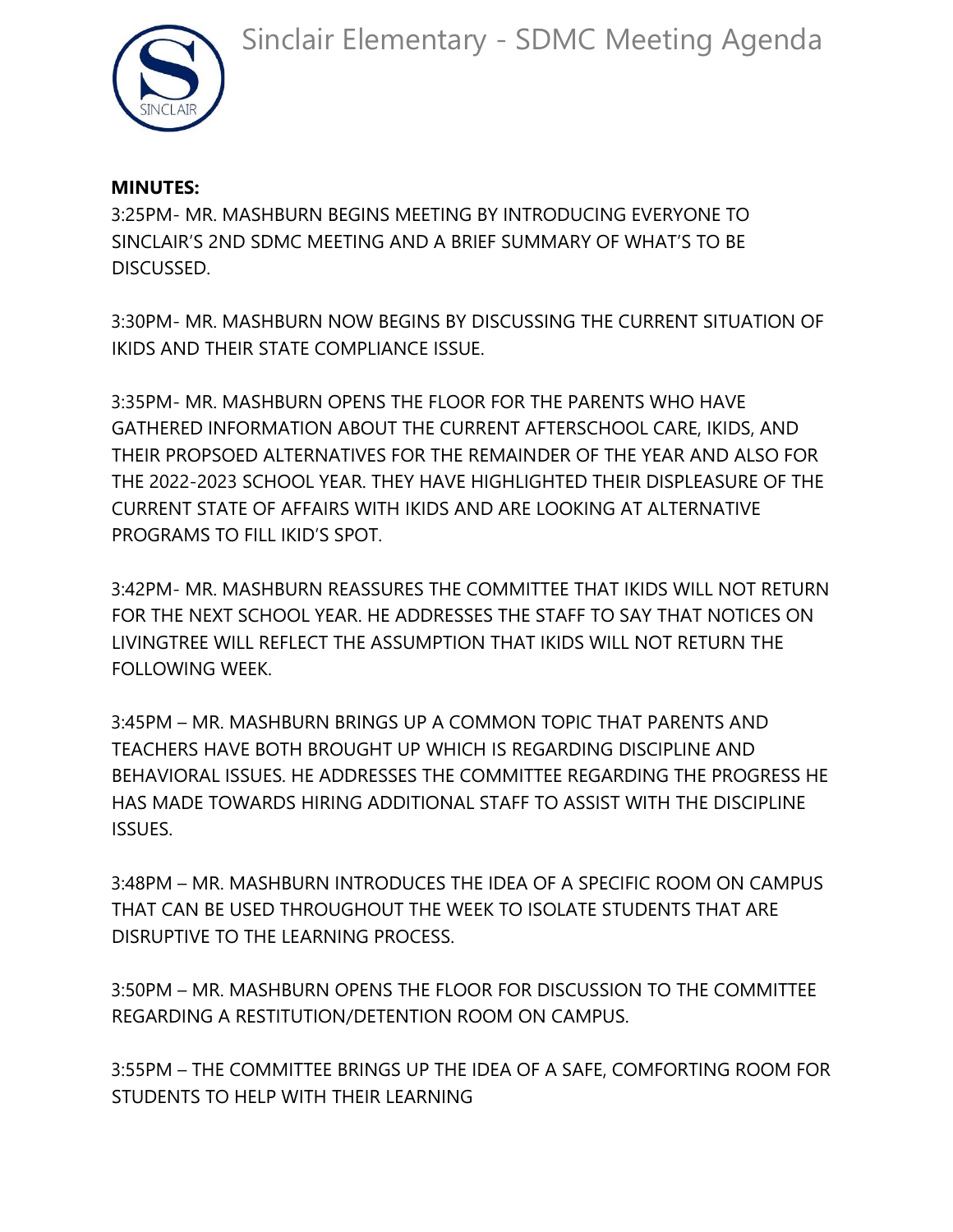Sinclair Elementary - SDMC Meeting Agenda



3:58PM – MR. MASHBURN ADDRESSES THE COMMITTEE THAT THE STAFF AT SINCLAIR HAVE BEEN INSTRUCTED TO NOT WITHOLD RECESS OR HOLD A SILENT LUNCH AS A FORM OF PUNISHMENT FOR STUDENTS AS THAT IS NOT AN ACCEPTABLE PRACTICE OF DISCIPLINE. MR. MASHBURN REITERATES THAT HE WILL CONTINUE THE PROCESS OF FINDING SOMEONE TO MANAGE THE RESTORATIVE ROOM. MR. MASHBURN ENCOURAGES EVERYONE PRESENT AT THE MEETING TO HELP THE CAMPUS OUT IF THEY ARE ABLE TO.

4:00PM - MR. MASHBURN MOVES ON TO THE SUBJECT OF THE CAMPUS BUDGET AND HOW IT RELATES TO SPENDING FOR THE NEEDS OF THE CAMPUS. HE LISTS BRAND NEW FURNITURE OR ELECTRONICS AS POTENTIAL ITEMS TO BE PURCHASED FOR THE CAMPUS.

4:05PM - MR. MASHBURN CONTINUES TO LET THE COMMITTEE KNOW THE STATUS OF THE TECHNOLOGY THAT IS CURRENTLY IN THE CAMPUS CLASSROOMS.

4:09 - MR. MASHBURN BRINGS TO ATTENTION THE STATUS OF ONE OF THE COPIES THAT WAS INSTALLED IN THE NEW T-BUILDING AND THE ISSUE THAT WAS FOUND. HE ASSURES THE COMMITTEE THAT THE COPIER ISSUE WILL BE ADDRESSED VERY SOON, WITHIN 1-2 WEEKS.

4:11 - MRS. CAPUCHINO ASKS MR. MASHBURN OF THE POSSIBILITY OF BUYING COPIER MACHINES FOR THE MAIN BUILDING. MR. MASHBURN FURTHER ELABORATES THAT THE MACHINES IN THE MAIN BUILDING ARE RENTED AND THE SERVICE MAINTENACE IS INCLUDED WITH PRICE. THE COMMITTEE ASKS ABOUT THE POSSIBILITY OF GETTING UPDATED MODELS.

4:13 - MR. MASHBURN CLARIFIES TO THE COMMITTEE WHAT THE PURPOSE OF ESSER FUNDS ARE AND WHAT EXPENDITURES THEY CAN BE USED ON.

4:18PM – MRS. HOANG ASKS MR. MASHBURN IF THERE IS A POSSIBILITY TO USE THE ESSER FUNDING TO HELP WITH THE UPCOMING STAAR EXAMS AS THEY WILL BE OFFERED IN PERSON AND ONLINE. MR. MASHBURN SAYS THAT HE HAS TALKED WITH THE DISTRICT ABOUT THE STAAR EXAM TO SEE IF ADDITIONAL RESOURCES WILL BE PROVIDED TO PREPARE THE CAMPUS.